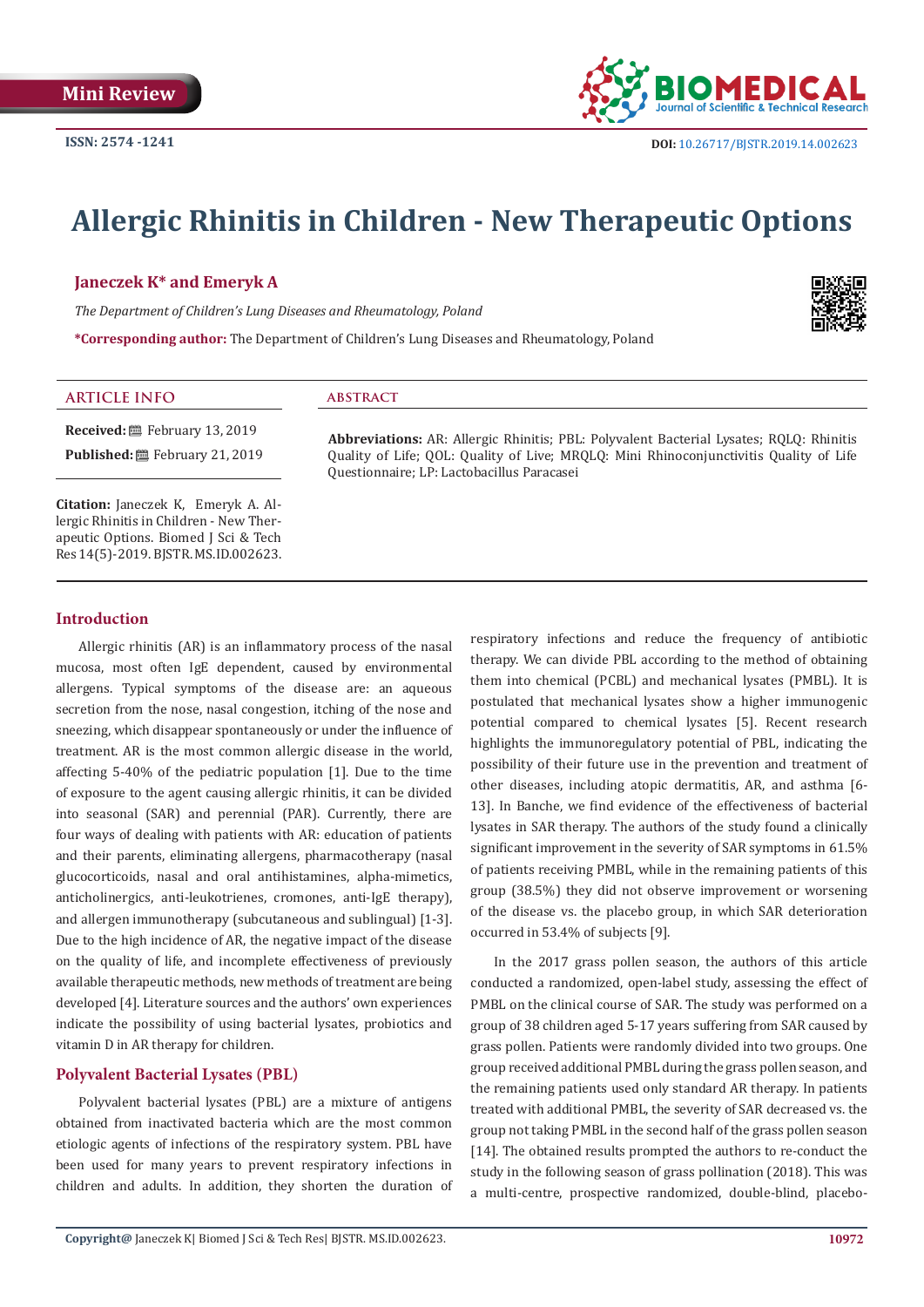controlled study in parallel groups (PMBL vs. placebo), whose strongly positive results will be presented at the EAACI 2019 congress in Lisbon.

# **Probiotics**

A lot of experimental and clinical data points to the possible benefits of probiotics in the pollen season in children and adults with AR. The results of research in this area carried out up to 2015 were summarized by Zajac et al. [15] and Güvenç et al. [16] in their meta-analyses. The first meta-analysis included 23 studies with 1919 adult and pediatric patients with SAR or PAR treated with 3 weeks to 12 months with probiotic or placebo. Seventeen studies showed a significant clinical benefit from the use of probiotics in at least one outcome measure when compared to placebo, while 6 trials showed no benefit. Meta-analysis demonstrated significant improvement in Rhinitis Quality of Life (RQLQ) global scores compared to placebo (SMD -2.23, p=0.02) and RQLQ nasal symptom score (SMD -1.21, p<0.00001), but no effect was found for Rhinitis Total Symptom Scores, total IgE or allergen-specific IgE levels. To the second meta-analyses 22 randomized, double-blind, placebo-controlled studies were included with 2242 patients aged 2 to 65 years with SAR or PAR. Patients received daily probiotic or placebo for 4 weeks to 12 months as an adjuvant to standard allergy therapies. Seventeen trials showed significant benefit of probiotics clinically, whereas eight trials showed significant improvement in immunologic parameters compared with placebo. All five studies with Lactobacillus paracasei (LP) strains demonstrated clinically significant improvements compared with placebo. Probiotics showed significant reduction in nasal and ocular symptoms score (SMD -1.23, p<0.001; and -1.84, p<0.001; respectively), total, nasal, and ocular Quality of Live (QoL) scores compared with placebo (SMD -1.84, p<0.001; SMD -2.30, p=0.006; and SMD -3.11, p=0.005; respectively). Although heterogeneity was high, in subgroup analysis, SMD for total, nasal and ocular symptoms with patients with SAR and for nasal QoL scores for studies with LP-33 strain were significant and homogenous. Scores of nasal blockage, rhinorrhea, and nasal itching were significantly lower in the probiotic group compared with placebo. The T-helper 1 to T-helper 2 ratio was significantly lower in the probiotic group compared with placebo (SMD -0.78, p=0.045).

Miraglia Del Giudise et al. showed that children with SAR treated with probiotic mixture (Bifidobacterium mixture: B. longum BB536, B. infantis M-63, B. breve M-16V) achieved a significant improvement of symptoms (p<0.005), and QoL (p<0.001). Placebo group had worsening of symptoms (p<0.005) and QoL (p<0.001). The use of rescue medications was overlapping in the two groups. The intergroup analysis showed that probiotic mixture was significantly superior than placebo for all assessed parameters [17].

Dennis-Wall et al. evaluated the effectiveness of probiotics in adults with AR. The authors of this study reported an improvement

in Mini Rhinoconjunctivitis Quality of Life Questionnaire (MRQLQ) global score from baseline to pollen peak (-0.68  $\pm$  0.13) when compared with the placebo group  $(-0.19 \pm 0.14; P = 0.0092)$ . Both serum total IgE and the percentage of Tregs increased from baseline to week 6, but changes were not different between groups [18].

Probiotics have been posited to elicit immunomodulatory effects on atopic disease like AR via gut-associated lymphoid tissue. Stimulation of dendritic cells induces Th1 responses via IL-12 and IFN-γ , upregulation of Treg cells via IL-10 and TGF-β, and suppression of Th2 pathways through downregulation of IL-4, sIgE, IgG1, and IgA [19-20]. Additional randomized controlled trials using specific probiotic strains and consistent outcome measures are urgent needed to confirm this putative efficacy and allow for evidence-based recommendations.

# **Vitamin D3**

The third option may be complementary AR therapy with the use of vitamin D3. Apart from its effect on calcium-phosphate homeostasis, this vitamin also participates in the regulation of the primary and secondary immune response. The effect of vitamin D on immune system cells has been demonstrated, including dendritic cells, macrophages, T and B lymphocytes, NK cells, eosinophils and neutrophils. Vitamin D also regulates the production of various cytokines and the expression of transcription factors [21]. Vitamin D deficiency is considered as an important element in the pathogenesis of various allergic diseases [22]. Therefore, in recent years, numerous attempts have been made to assess the contribution of this vitamin to the pathophysiology of these diseases. Both experimental and clinical studies show that vitamin D is connected with AR, but these results are not consistent and sometimes even contradictory.

A meta-analysis of 19 clinical trials from 2016 showed that lower levels of vitamin D3 were associated with a higher incidence of AR in children, which was not demonstrated in adults [23]. Polish researchers conducted an attempt to treat with vitamin D3 in children with SAR who were allergic to grass pollen [25]. The applied dose of vitamin D3 (1000 IU per day, during the entire grass pollen season) statistically significantly reduced nasal symptoms of the disease, decreased the consumption of anti-allergic drugs, and also improved the function of the lungs. Another recently published study demonstrated the antiallergic effect of intranasal 1,25-dihydroxyvitamin D3 in an allergic rhinitis mouse model [25]. On the other hand, evidence from clinical studies conducted by Hui-Qin shows a slight tendency that the serum vitamin D level might be inversely associated with the risk of AR[26]. Additional studies are needed to better understand how vitamin D influences AR.

# **Summary**

The therapeutic methods presented in this article may enable better control of AR in children. These methods are relatively cheap and easy to quickly introduce into clinical practice.